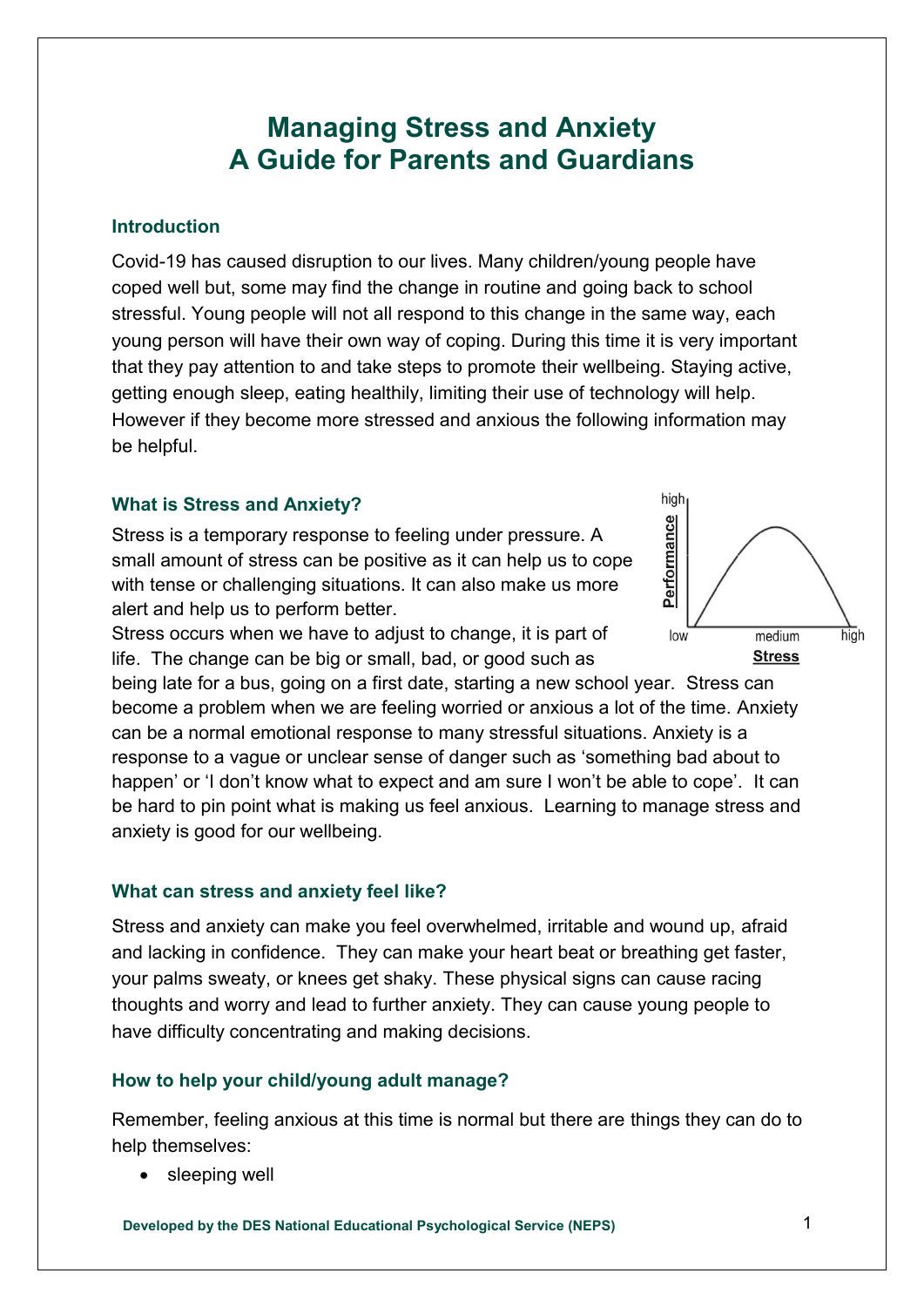- eating well
- $\bullet$  getting exercise
- avoiding stimulants

These are some strategies that young people may find helpful if they are feeling stressed:

- **Talking** to friends and family about how they are feeling.
- **Get good quality sleep**. 8 to 12 hours sleep is recommended for students. Leaving their phone/laptop outside the bedroom helps; avoid caffeine and sugar before sleeping. See a useful link on sleep [here.](https://www2.hse.ie/healthy-you/shake-off-the-sleep-monster.html)
- **Have a healthy diet**. What we eat or drink can affect how we feel. Avoiding or cutting down on caffeine and energy drinks is recommended as they can make us feel more anxious. Also, it is better to avoid foods containing a lot of sugar as this can lead to a sugar crash. Better to eat at least 5 pieces of fruit and vegetables a day and have a balanced diet.
- **Keep active**. Exercising helps to release tension. It can really help young people trying to get a break from their thoughts and wanting to be calm so they can deal with their problems. It will also help them sleep better.
- **Plan their days and their time**. Having a routine is really important in getting through difficult times in our lives. Structuring their days helps young people to feel secure. The plan should include activities such as eating and sleeping, physical activities, household activities, social activities and enjoyable activities, as well as school work/study.

### **Things they can do:**

Remember there is no single technique to manage stress and anxiety but there are a number of things that can be done to help:

### **1. Identify the Triggers**

Young people suffering frequent or excessive anxiety should try to identify firstly the triggers for it and then what helps with the feelings. They might keep a log of the following:

- *When and where do I feel anxious?*
- *What makes the feelings worse?*
- *What helps reduce the feelings?*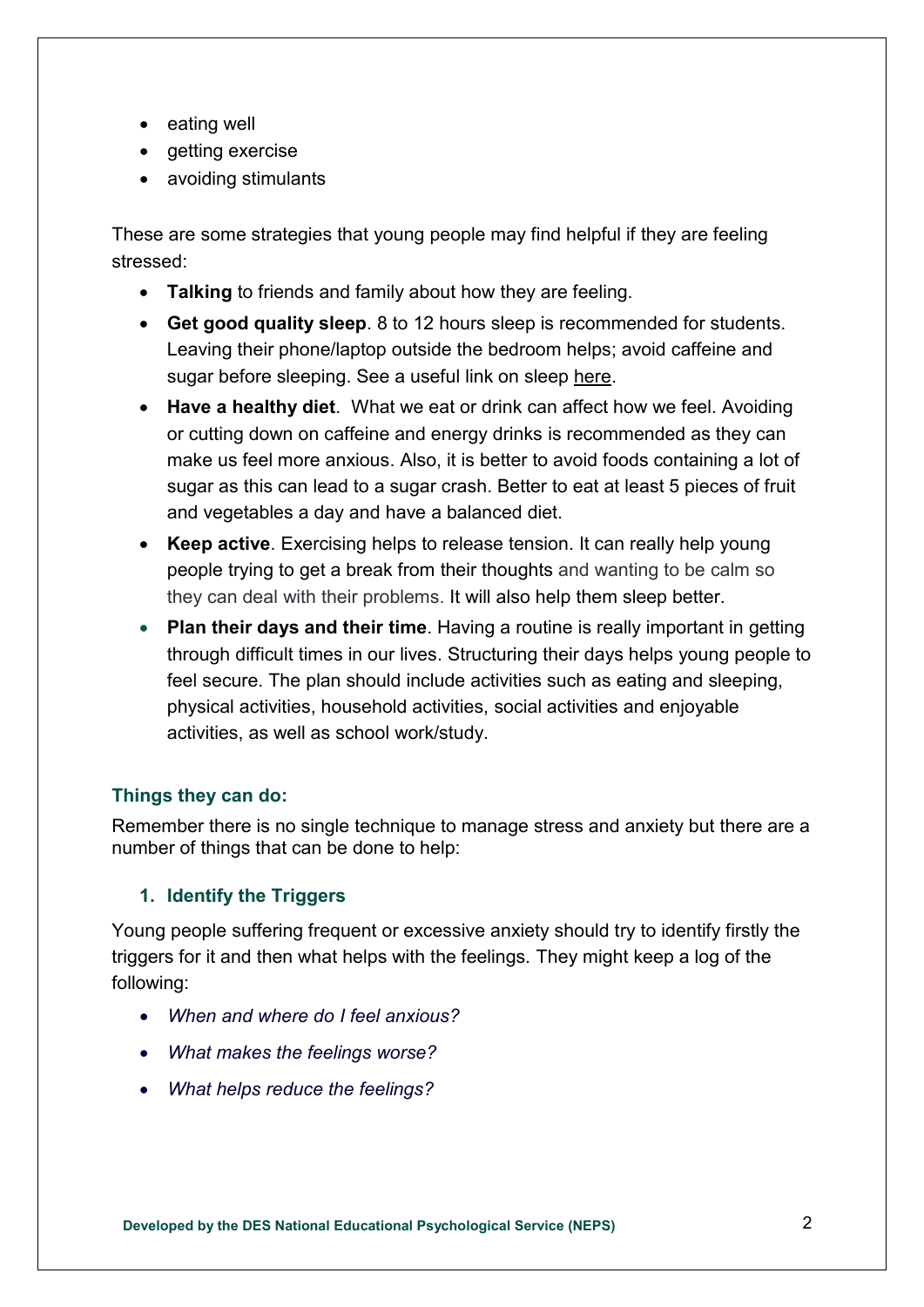## **2. Positive Self-Talk**

As we go about our day, we say things to ourselves in our heads about the things that we or others do. This is called self-talk. If we are experiencing anxiety it is likely that we are engaging in negative self-talk. When anxious we may engage in faulty and irrational thinking affecting the way we feel and behave.

Encourage your students to try and use positive self-talk, such as:

- I can try my best effort instead of giving up
- I don't have to be perfect. My best will be good enough.
- I have managed before, I know I can do it again

## **3. Relaxation Techniques**

There are lots of relaxation techniques and different things work for different people. Practicing relaxation creates the opposite effects to stress and anxiety. It lowers the heart rate, reduces blood pressure and sweat gland activity. By trying some different techniques young people can find what works for them. Suggest to them that they download a Mindfulness and/or Relaxation App. See below for a list of suggestions and further ideas on relaxation can be found [here](https://www.education.ie/en/Schools-Colleges/Services/National-Educational-Psychological-Service-NEPS-/covid-19.html) & [here](https://www2.hse.ie/wellbeing/mental-health/mindfulness.html) & [here.](https://www.pdst.ie/primary/healthwellbeing)

- 
- **Yoga - Meditation**
- **Mindfulness - Muscular Relaxation**
- **Deep Breathing - Visualisation**
	-

# - **Body Focus**

**4. Distraction** 

It may help them to take their mind off things if they can distract themselves by:

- Focussing on what is going on around them for example if they are out walking and feeling anxious, count how many blue cars or people wearing red they see etc.
- Keeping active Going for walks, doing exercises at home, cycling.
- Finding ways to engage their mind e.g. spell words, counting backwards, saying the words of a song, reading a book or trying a puzzle.

# **5. Take Control of Worries**

Young people should remind themselves that although worrying is normal, it doesn't help. Instead of spending their time worrying, take 10 minutes to write down everything they are worried about. There are worries will seem less scary when written down and they won't have to think about them for a while. If they start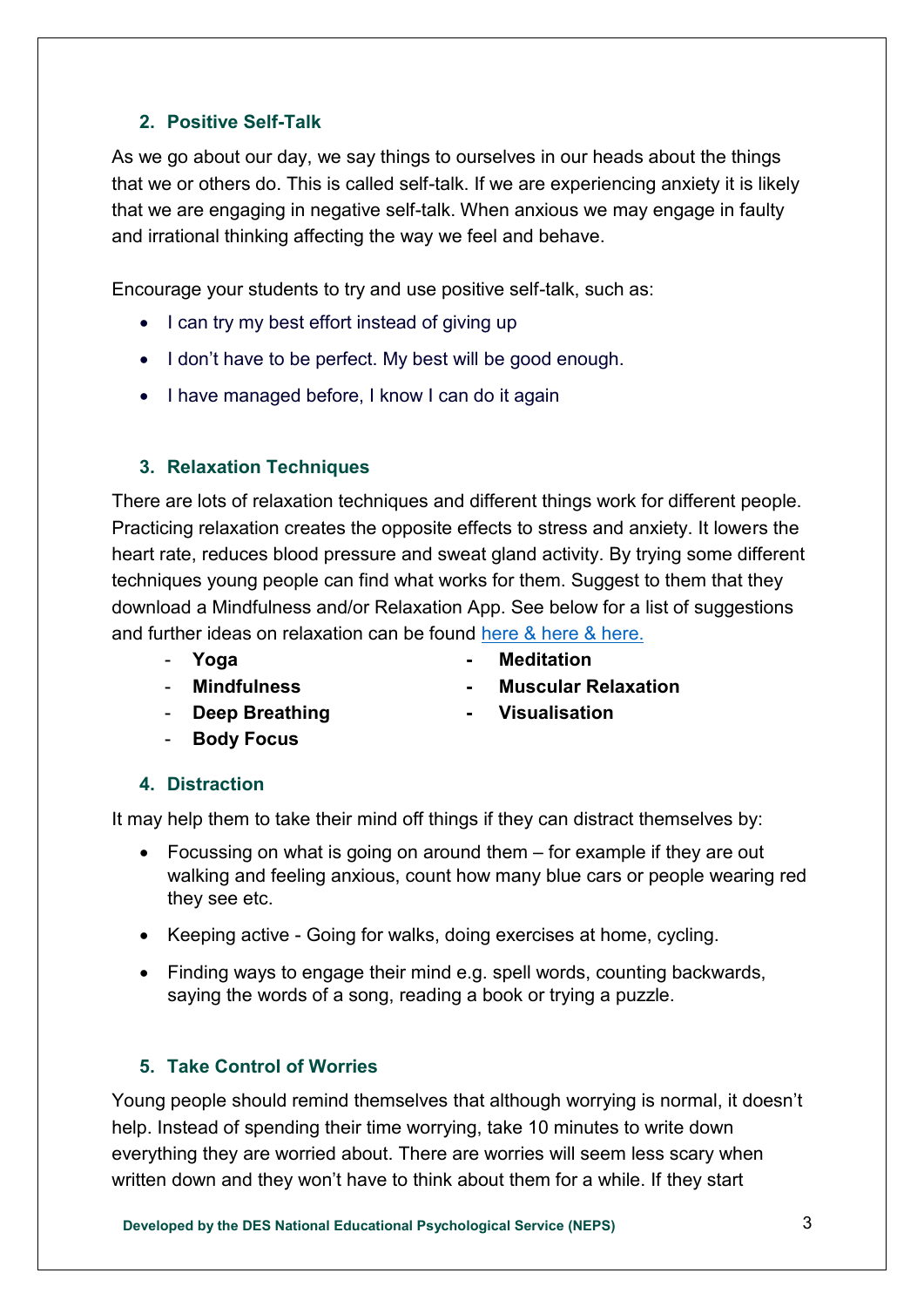worrying again, they check if the worry is already written down. If it is not, they can jot it down. Alternatively, if a worry comes into their mind, they can choose not to fight it but rather:

- Notice it.
- Name it "*I am worrying about*  $\blacksquare$
- Let it go.

By doing this they are refusing to give power to their worries but this takes practice.

#### **6. Problem-Solving**

This can help to reduce worries and anxiety:

- 1. Write or talk about what the problem is.
- 2. Think of all the possible solutions to the problem.
- 3. Look at the pros and cons of each solution.
- 4. Pick the solution that is best and try it.
- 5. After implementing it, ask 'Did it work'?
- 6. If it did not, move on to the next solution.

See template below.

#### **7. Where To Get Support**

If anxiety is impacting on their day-to-day life, they may need short term extra support such as the following:

- The HSE have an [online programme](https://stresscontrol.org/) that gives lots of useful information and strategies to deal with stress.
- There are also useful resources on [t](https://spunout.ie/)he Spunout or [Jigsaw](http://www.jigsaw.ie/) websites.
- See [here](https://www2.hse.ie/wellbeing/mental-health/supports-for-young-people.html) and [here](https://www2.hse.ie/mental-health/) for more information on mental health supports.
- Talk to your GP who can support them or refer them on for further help and support.